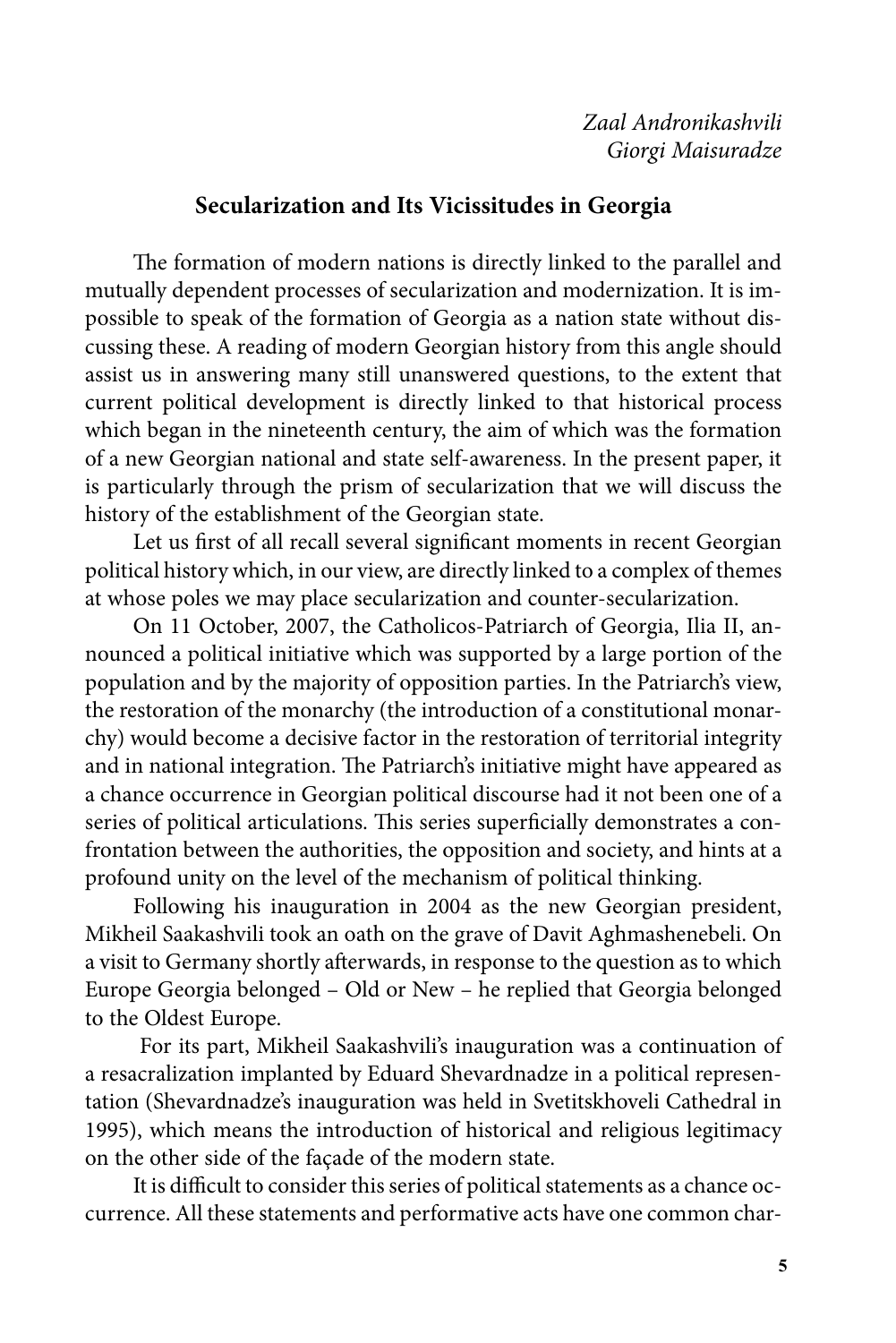acteristic: their vectors are orientated towards the past and they strengthen the customary form of legitimacy for a democratic state (elections), from time to time exchanging these for forms of historical and religious legitimacy. It is insufficient simply to call historical or religious legitimacy an anachronism, and a deeper analysis is required. Here we are directly approaching our topic: secularization and its role in the formation of the modern state.

The process of secularization began in Western Europe in the Late Middle Ages and its ultimate outcome was to alter the paradigm of the whole socio-political order, which culminated in the formation of new nations and civil societies. The first portents of this process are apparent in Renaissance culture, when secular or earthly themes broke the monopoly of sacral themes in the fine arts and literature, and set about making them earthly!.

This process of making earthly soon spread to political thinking, something which provoked the collapse of medieval political theology. Collective identity in the Christian world is based on two basic postulates. First and foremost is the Eucharistic unity of the Christian people, which is built on the words of the Apostle Paul 'you are the body of Christ' (1 Corinthians 12:27) and whose embodiment is the Church<sup>2</sup>. A new term – *corpus* mysticum - appears in twelfth-century Europe to denote this<sup>3</sup>. The second fundamental postulate is the loyalty of the Church to the consecrated monarch. The 'king's immortal body'4 is his kingdom. According to priests in fifteenth-century England, the realm in particular is considered *corpus mysticum*, where *intencio populi* (the people's will) already occupies a central position<sup>5</sup>. This already signified the start of secularization. The Enlightenment played a decisive role in this direction. Medieval Christian political theology is discredited by the theoreticians of the Enlightenment in particular as the main ideological principle of the authorities, as is the monarchical absolutism that harmonized with this as the authorities' sole legitimate form. Particularly noteworthy is Jean-Jacques Rousseau's concept of *le peuple souverain* ('the sovereign people') who occupy the place of the monarch as the sole legitimate ruler. In France 'the sovereign people' condemn the king to death which, on a symbolic level, has the character of a **sacrificial offering** to create a new subject of loyalty, *patria*, expressed almost word for word by Robespierre: 'Louis [Louis XVI, King of France – *authors' note*] must die so that the country may live'. As Pierre Klossowski says, sentencing the king to death is a simulacrum of the killing of God<sup>6</sup>. With the 'killing of God', political theology as a theocentric ideological system loses a buttress. The fatherland occupies the place of God as the highest subject of legitimacy. This makes earthly – that is to say, makes secular – the state as the form of the political unity and organization of the sovereign people. It is on such earthly soil that new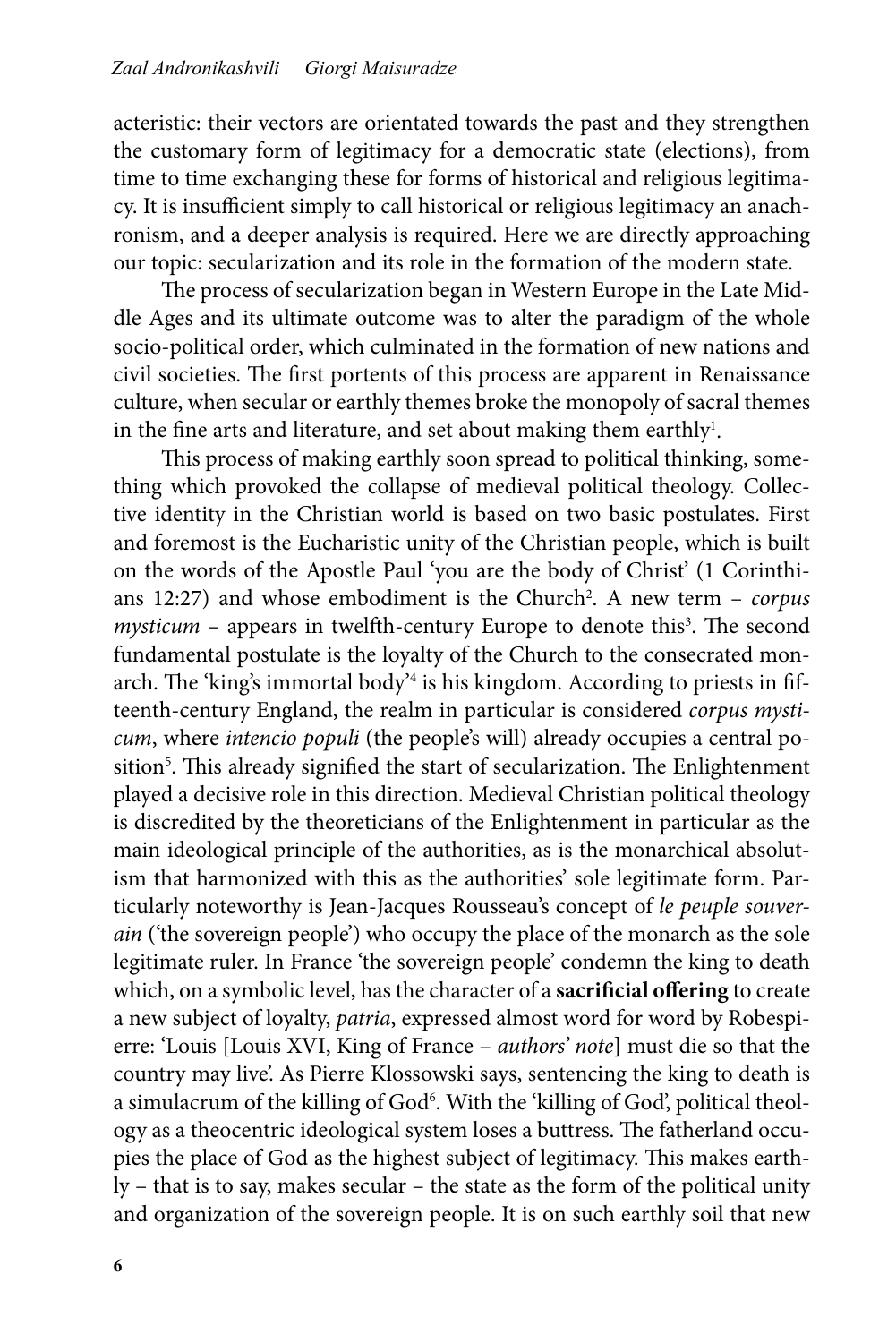nations are created, who already invent their own new national narratives. However, this invention for the most part repeats the structure of sacral narratives and has the appearance of being a kind of 'translation' of these – in other words, sacral symbology is replaced by the national. This process followed its own particular path in every country.

### *'A Present Born of the Past'*

Unlike Europe, the idea of Georgian statehood up to the beginning of the nineteenth century knew only a single form, that of a monarchy based on medieval political theology and linked inseparably to the Bagrationi dynasty. The abolition of the Georgian monarchy in 1801 assumed in the collective memory the character of a kind of traumatic fixation and, to a significant extent, this became a determinant of those processes which occurred in Georgian political consciousness during the subsequent two centuries and which also occur today. We borrow the term 'traumatic fixation' from the lexicon of psychoanalysis and, in our case, it denotes a certain psychic mechanism which directs spiritual and intellectual endeavours towards the creation of a symbolic order within which it would be possible to continue a process that has been artificially broken off. Such an orientation is expressed by inadequate reactions to political reality, which means the domination of the political by the imaginary. The inadequacy of the imaginary in connection with reality is its attempt to rescue something whose existence no longer has any foundation in reality. Thus the present is no longer born of the past, but is transformed into an arena of the past, that is to say, of a projection of something that no longer exists. History is no longer separated from modern life, and an imagined continuity occupies the place of both. Grigol Orbeliani in his poem *Oh, Iberia!* written in 1832 well expresses this attitude. In this poem, Georgia is compared to a 'sheep that has no shepherd [monarchy, the sacralized representative of the state – *authors' note*]. The abolition of the monarchy is imagined as a 'terrible ruination', and its restoration as a 'divine duty' and a 'path of honour'. The ideal of statehood is placed in the past, in the era of Tamar and Davit (*Tamar's face in Betania Church; To Iarali*), while the project of the future is the restoration of the past: 'Who might bring to us the days of yore!'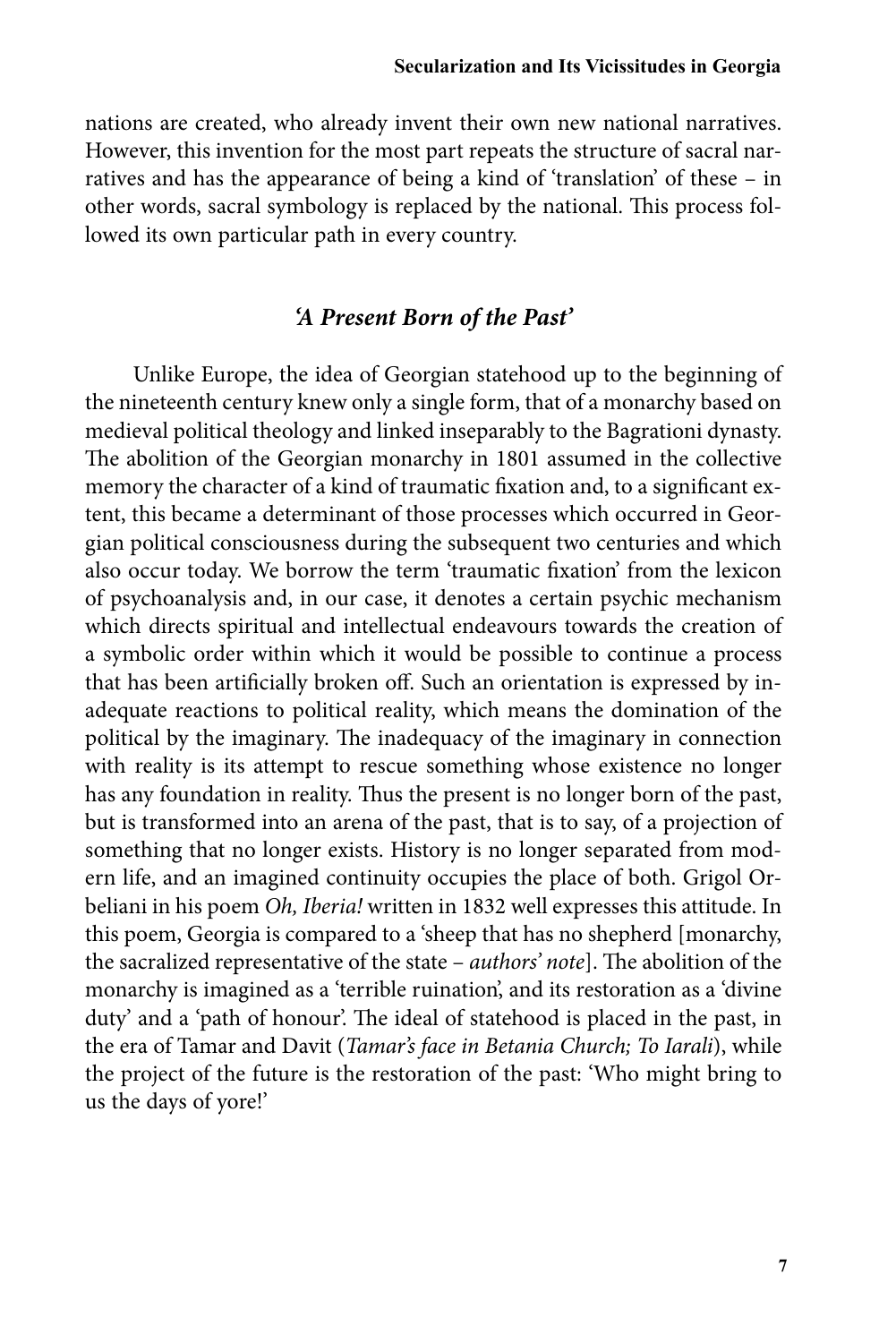## *'Language, Fatherland, Faith…'*

The first person who radically changed the existing paradigm and who attempted to acknowledge the existing reality as a point of departure was Ilia Chavchavadze, to whose name is linked the beginning of the process of secularization.

Ilia's secularization project has a literary basis. Its development is directly linked to the 'Struggle between Fathers and Sons' over the literary language. In Ilia's article 'A few words on Prince Revaz Shalvas dze Eristavi's translation of Kozlov's *The Insane*' published in *The Dawn* in 1861, fatherland, language and faith are mentioned as sacral signs. All three are 'divine treasures', but Ilia's conception of the sacral differs radically from the 'sacral' of the 'Fathers'.

# *Language 7*

The 'Fathers'' conception of the literary language relied for support on Anton Bagrationi's grammar and rhetoric. As a principle of the structuring of language and literature, Bagrationi's grammar and rhetoric had a metastructural core within itself in a compact form which, in its loose form, gives us a certain cosmogony. This core is not only specifically linked to linguistic and literary issues, but in the same way expresses the medieval Georgian world, the reality of which no longer existed in Ilia's period. Ilia contrasted the idea of progress with the past of the 'Fathers'' generation, a world view aimed at the restoration of forms that were already inadequate for that time. By his conception of history as progress, Ilia on the one hand treats it in the context of modernity, while on the other hand he is laying the foundation for a fundamental re-evaluation of Georgian history. Let us first of all focus on the general context. If we rely on the German philosopher Karl Löwith's thesis, the philosophy of the history of modernity is concentrated on a universal conception of progress and, for its part, it represents the outcome of the secularization of the Christian 'theology of history'. In this revolutionary time, progress occupies the place of Fate, and Man – the absolute subject of history – that of God. In spite of this, historical theology and its secular expression, a belief in progress, have a common 'future-centric' conception of time. According to this model, time hurries cumulatively and without hindrance towards its future goal. In Karl Löwith's view, it is impossible to comprehend this model without its links to the Judaeo-Christian matrix of modern times: 'that modern philosophy of history will fit in with a biblical belief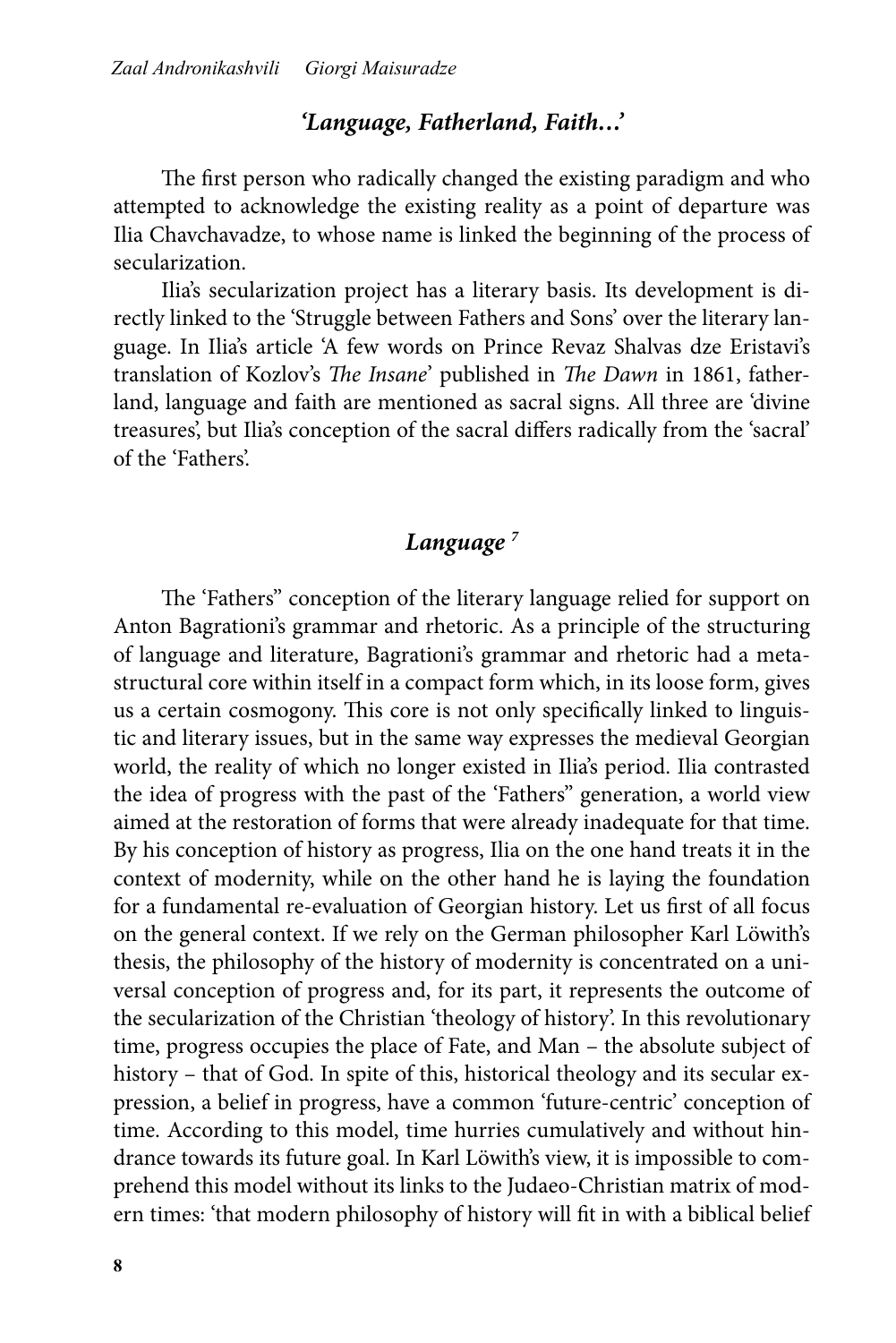in future fulfilment, and that it will end with the secularization of the eschatological ideal'8 . For Ilia, the abolition of the Kingdom of Kartl-Kakheti signifies a radical break in the historical sequence and is equivalent to an eschatological catastrophe: 'The incremental chain of life has burst, the bridge between the present and the past has fallen, the following hour has broken with the first… The natural double flow of life has ceased, has stopped.' This collapse was the outcome, not of an evolution or revolution, but rather of an eschatologically understood political catastrophe. In Ilia's view, the sequence between the Bagrationis' kingdom and the new Georgia has been discontinued. A radical caesura separates these two Georgias<sup>9</sup>.

Making sense of this eschatological catastrophe leads Ilia to a radically different opinion from Grigol Orbeliani. Ilia recognizes a return of the past is impossible – 'We have killed grief over past times' (*Mother Georgia*) – and stresses the project of the future. The philosophy of the history of modernity has preserved the idea that developments only make sense when they are linked to some goal or other, which brings about their transcendence. The secularized philosophy of Ilia's history deals with the same subject matter, but in the same way Ilia's 'future-centric' subject matter has totally differing aims from the general European. Killing thought of past time, in the final analysis, serves a certain future goal, which means the pursuit of alternative principles of political unity. For Ilia, the concept of fatherland became such a principle, a common concept (an idea) and a goal that motivates history and creates its subject matter. That 'collective, lofty, whole idea which each one of us should see in Georgianness' is the 'fatherland', which means the 'homeland of the whole people'. In his language reform, instead of medieval ecclesiastical Georgian, Ilia turns the vernacular into the literary language, and creates Georgian secular discourse. This splits the ecclesiastical and the national languages. The new literary language is already comprehensible and acceptable to the broad masses, which turns literature into the most powerful mass medium. And if we imagine the new literary language as the main media instrument, then it is through its channels that dissemination of the national narrative should happen. The new language instils in particular a new world and its centre, the 'fatherland'. The concept of fatherland is indeed the basis of the existence of the nation state, which in the new political lexicon follows directly from secularization.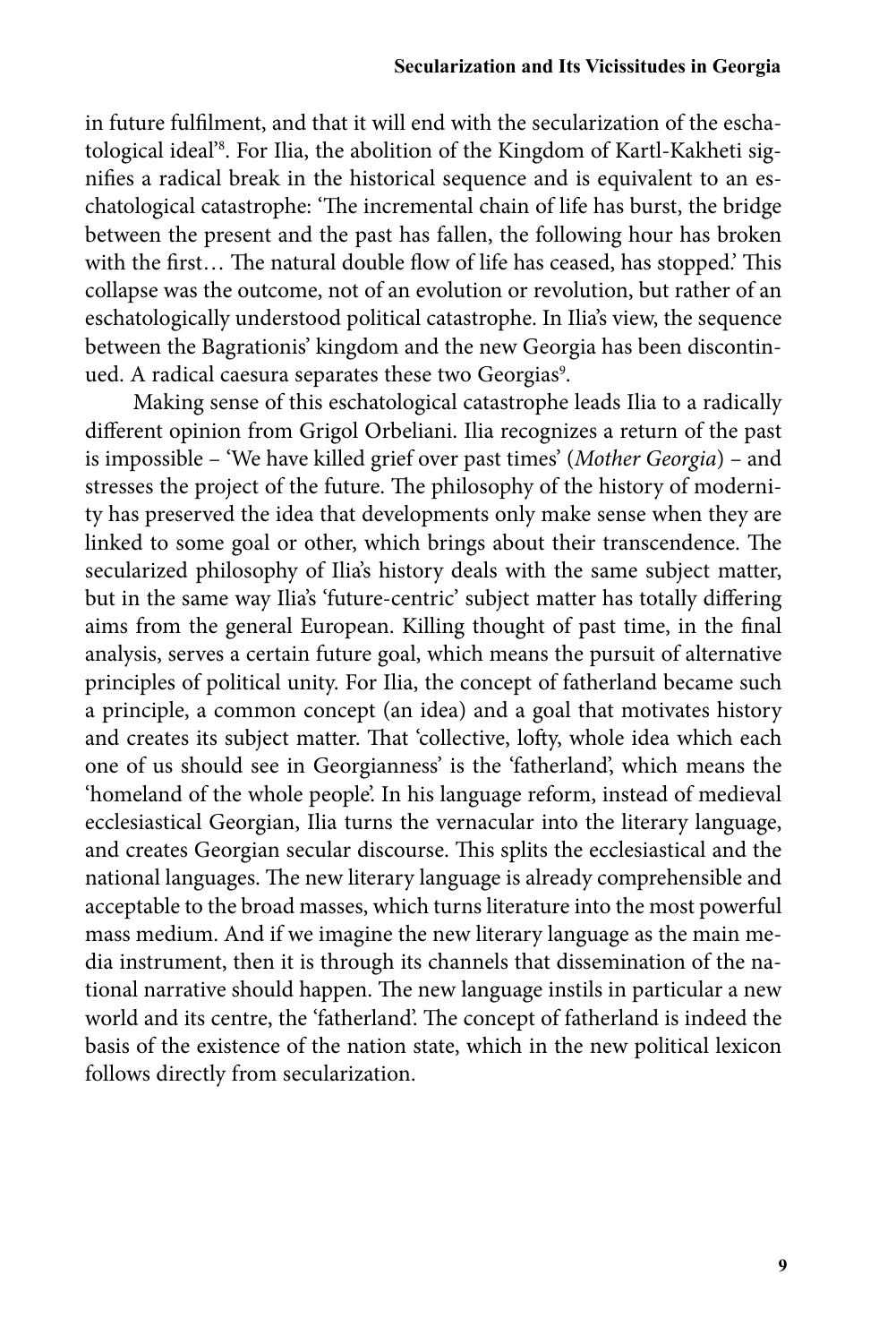#### *'My Fatherland, My Beloved, When Will You Blossom?'*

"Fatherland" *(mamuli)* is based on a common heritage in Eastern and Western Christendom. From a terminological perspective, this word derives from the Greek *patris* and the Latin *patria*, although it originally denoted native city or place. This term had already undergone its first essential alteration in the Roman Empire, when in the Latin formula *pro patria mori* (the heroization and apotheosis of warriors fallen for the fatherland) it already meant not only a place of origin but also the Roman Empire with all its institutions and system of values<sup>10</sup>. In early Christianity, this conception was replaced by the paradigm of the crucifixion of the Saviour as the 'perfect sacrifice'. The classic emotional values of fatherland experienced a renaissance in Western Christendom in the twelfth and thirteenth centuries (basically as a consequence of the Crusades), and slightly earlier in Byzantium and Georgia. 'The conception of "fatherland"… overstepped the old limits of the town and came into contact with the national kingdom, with the "royal crown", as a visible symbol of national and territorial unity.' Fatherland as a conception of one's own country or homeland appears in eighteenth-century Europe, where it loses the essence of feudal land ownership and is transformed into the designation of collective identity and into the subject of loyalty. This gives rise to the term 'imagined community', where it occupies a central place. The particular subject of loyalty towards this unity is not the monarch, who personified the state in medieval times, but homeland or fatherland. To illustrate the secular essence of 'fatherland', Carl Schmitt has the French revolutionary writers periphrase the famous words of Louis XIV 'I am the state!' as 'La patrie, c'est moi' ('I am the fatherland')<sup>11</sup>. At a time when in Western Europe secularization occurred with the transfer of the term *corpus mysticum* to the people and the 'fatherland', in Eastern Christendom the possessor of the sacral was not the 'fatherland' but the king, more correctly, fatherland and king were equated with each other.

The task that faced Ilia Chavchavadze was to establish a principle which would serve to unify Georgians and to define their collective identity. A fragmented Georgia within the Russian Empire, albeit with the status of one of its provinces, did however become unified. A politically united people did not find themselves in their own state, that is to say, their unity did not assume the form of a political subject. Under such circumstances, a unifying factor had to be found which, in colonial conditions, unites the people through a common cultural memory and purposefulness *(intentio populi)*. If the loss of the state is an eschatological catastrophe, Ilia confronts this with the socalled counter-present method. This method is directed towards the creation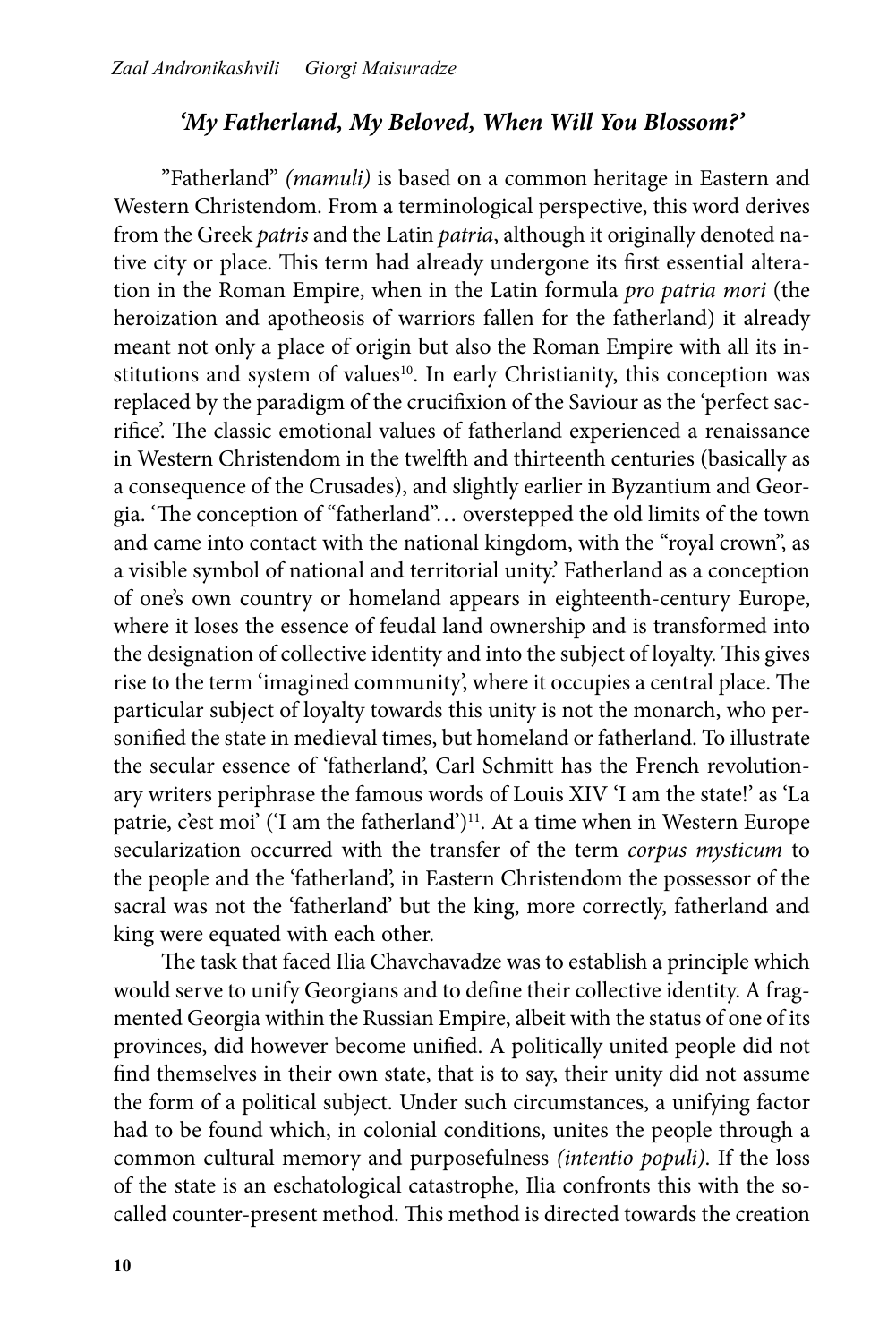of a type of mythos which casts light on the present and gives hope for the future by promoting certain emphases on the past<sup>12</sup>. This is the central principle of Ilia's 'fatherland' narrative, which attributes an intentional sense to a mythical past and, on the basis of this, creates the project of the future (The poem *The Shadow* is an almost direct illustration of this principle.) The main mythological image (or mythologem) of the narrative of the strategy of the future in particular and, consequently, of the 'fatherland' as a whole, is Ilia's invention of 'Mother Georgia' (The fact that the subtitle of Ilia Chavchavadze's poem *Mother Georgia* is 'A scene from future life' is no coincidence) who, in Ilia's mythopoeic context, is a secular substitute for the Virgin Mary, something which derives its legitimacy from Nikoloz Gulaberisdze's idea of Georgia being under the auspices of the Virgin Mary<sup>13</sup>. 'Father' as the representational symbol of the state and the sovereign is to be found in the semantics of 'fatherland'. The function of its revival or resuscitation ('Georgia, my fatherland, is reviving today!') passes to 'Mother Georgia', who must rear brave men for the fatherland who are prepared to sacrifice themselves ('Darling child, you sacrifice for the fatherland, you little Georgian!').

Several fundamental substitutions which occur in the process of the creation of a new Georgia in the heart of literature are significant for our paper. If the function of literature in Anton Bagrationi's grammar and rhetoric was to convey the 'divine truth', in the case of Ilia, literature acquires a radically different function. The function of literature becomes conveying the idea of 'fatherland'. 'Fatherland' occupies the place of divine truth, and it is owing to this substitution in particular that the sacralization of the fatherland and its subsequent transformation into the religion of a secular 'fatherland' occurs14. In Ilia's narrative, a 'restored fatherland' gives birth to 'love of the fatherland' and to 'patriotism' (*mamulishviloba*). Self-sacrifice for the fatherland is considered the core value, the highest duty, and the aim of all patriots. In this model, not only is reliance on the Christian paradigm of martyrdom significant, but also a more ancient and fundamental link between the sacral and the offering: in the eschatological struggle the offering acquires the function of a constituent factor of national unity<sup>15</sup>. The apotheosis of the patriot means self-sacrifice for his fatherland, it turns him into a hero and opens the way into a 'heavenly Georgia', a secular paradise in which immortality is shifted into history.

The next significant substitution concerns the figure of the king. Following the catastrophe of 1801, that sacral place which was occupied in Georgian political theology by the Bagrationi dynasty and king was vacated. In this respect, the context of secularization in Georgia differed from Western Europe and Russia. The placing of the poet and, later, the craftsman and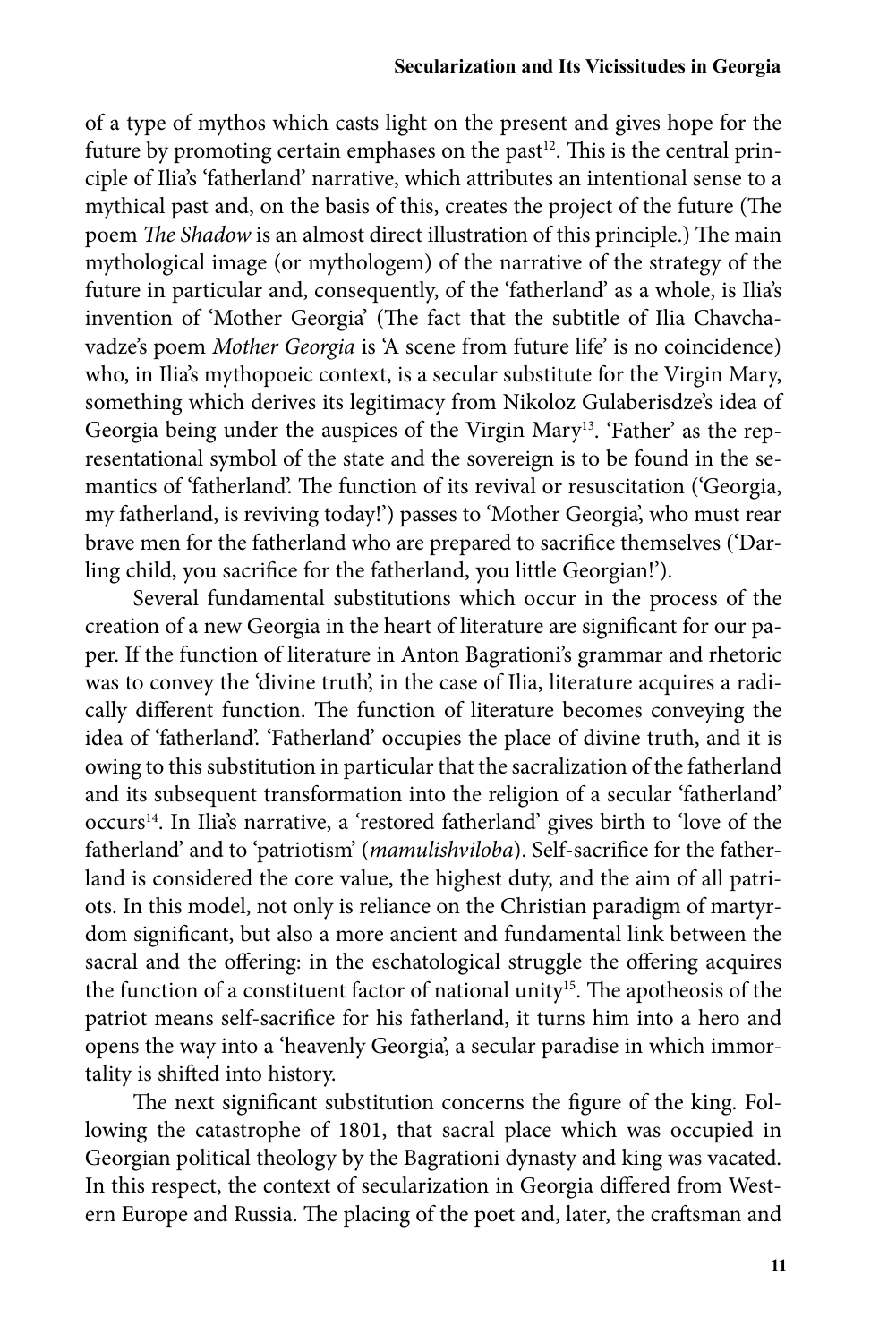intellectual on the same level as the sovereign occurs in Western Europe in parallel with the political theories of the High and Late Middle Ages. Moreover, after Dante at the latest, the well-known *aequiparatio* of the poet with the sovereign is based not only on the classic example but also on Justinian law<sup>16</sup>. Unlike the European Enlightenment, Georgian intellectuals did not have to struggle against the royal court or the Church. Secularization in Georgia did not follow a revolutionary path and, in actual fact, established itself in an empty – more correctly, vacated – space. With Ilia, the sacral space of the king is occupied by the secular figure of the poet-prophet-genius, who in the same way fulfils the functions of *pontifex maximus* of the secular 'religion' of the 'fatherland'17. From the 1860s on Ilia created a new paradigm of Georgianness, which began with the desacralization of the high, ecclesiastical style of the 'Fathers' and ended in the transfer of the idea of the sacral to the 'fatherland'. The 'fatherland' is Ilia's faith, and the language, from whose heart the fatherland was born, is the expression of its 'idea'. Ilia's secularization project is linked on the one hand to a secular idea of progress imported from Europe, which makes its appearance to us as one of the central motifs of Ilia's social and political journalism, and on the other hand to the application of this model to Georgian reality, which is manifested in the desacralization of faith and the sacralization of the national.

Georgian society did not see through to a conclusion the secular project of the fatherland as the principle of the unity of political society. An expression of this was the interpretation of Ilia Chavchavadze's life with the help of an old, monarchical theme. In Ilia's own lifetime he was christened Georgia's Uncrowned King and 'Father of the Nation' *(Pater Patriae)*, that is to say, the function of representing the (non-existent) state was again conferred on the king and not on the 'fatherland'. Thus Georgian political discourse again returned to a presecular and premodern paradigm which lasted until the Soviet period. Paradoxically, however, in the formally radically secular Soviet Union the monarchical paradigm found its expression in the form of Stalinism. All the same, the monarchical paradigm had several independent sources in Soviet reality, first and foremost, Russian messianism which is based on the idea of Moscow as the third Rome. According to a historiosophical tradition which originates from Berdyaev, it was in the conditions of Soviet Russia that the idea of the Russian Empire as the Third Rome was truly realized<sup>18</sup>. It was in the Soviet Union in particular that medieval Eastern-Christian political theology was revived in a secular Soviet form which, in the final analysis, ended in the Stalin period as Soviet Byzantinism. The phenomenon known as the cult of personality means in particular that Stalin became the sole representative of the state and supplanted not only the soviets, which had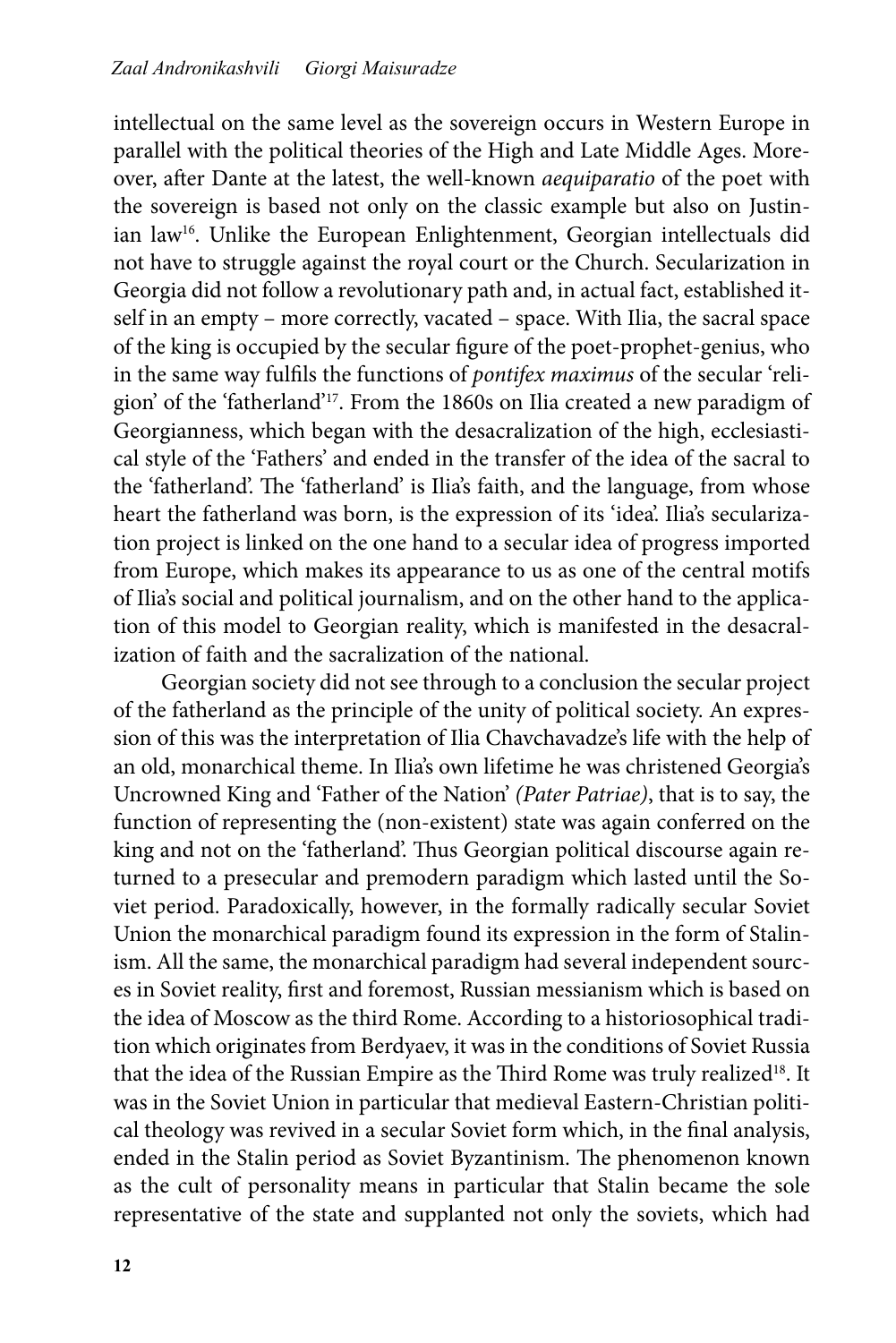already been left functionless, but also the very idea of the state (and of the homeland). Apart from the context of a general Soviet, basically Russian, political tradition, Stalin as a figure of a monarchical tradition also had a local Georgian context which, in the national discourse, directly connected him with Ilia Chavchavadze's reception. It is no coincidence that Ilia Chavchavadze's Soviet 'renaissance' begins in1937 with a celebration of Ilia's jubilee on a nationwide Soviet scale. In the Georgian context, Stalin is legitimized in the form of a continuer of Ilia Chavchavadze's tradition in particular. (For this legitimization a mythos is formed about the discovery by Ilia of Stalin as a poet.) According to Zurab Kiknadze, in the Soviet Georgian mythos 'there arose a messianistic interpretation of Ilia's patriotic works'19. The infant lying in the golden cradle in Ilia's *Bazaleti Lake* 'whose name cannot be said' and whom Georgians 'long for with a silent yearning' is equated with Stalin in Soviet Georgian messianistic discourse. Thus Stalin to a certain extent became a symbol of national identity and a representative of Georgian messianism. The burial of Stalin's mother, Ekaterine Jughashvili, in Mtatsminda Pantheon symbolically meant the 'nationalization' of the messiah's mother, her promotion to eminence in the national pantheon. The Georgian public perceived the criticism of Stalin's personality cult by the Twentieth Congress in 1956 as an attack on Georgia, underlining once more the figure of Stalin as the identification of the Georgians. It can be said that a renaissance of Georgian nationalism began in post-Stalin Georgia, which for its part was the product of the mingling of already heterogeneous cultural codes. Ilia's heroics in this discourse merged with Stalin's heroics. The theocentric cult of personality shifted in its essence into the national discourse. If Ilia placed emphasis on the people's history, in Soviet Georgia the political history (the 'history of kings', in Ilia's words) concentrated on specific figures again came into the foreground<sup>20</sup>. In the fine arts there are monuments depicting the same symbol as both an historical character and as a mythological character linked to history, from Vakhtang Gorgasali down to Mother Georgia<sup>21</sup>. Such a space created by historical and mythological monuments brings about an extrapolation of the past into modern times and, at the same time, it becomes the centre of the present. In spite of the active use of Ilia's symbolism, Georgian discourse after Stalin breaks the link with the future and transfers the symbolic centre to the past. Medieval Georgia and its heroes who have been transformed into monuments become the objects of society's self-identification. Thus the national discourse again becomes the expression of the presecular paradigm.

The idea of Georgian statehood is linked, on the one hand, to Ilia Chavchavadze's secular discourse, which is again described with the help of a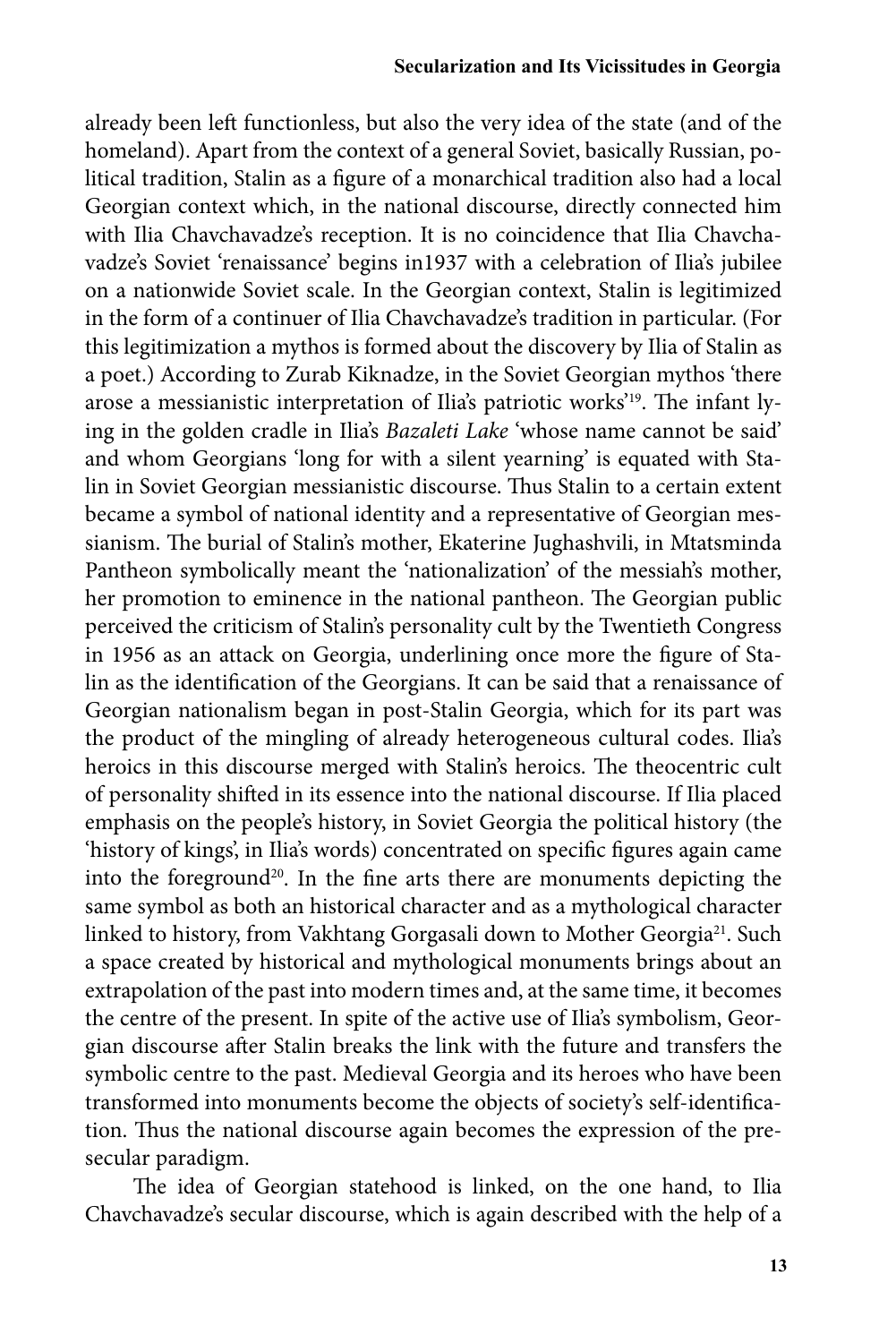presecular model and, on the other, to an idealized medieval Georgian statehood, similarly as an historical space created by the characters of Georgian political and cultural history and which, for its part, bears serious traces of a Soviet historicism of Stalinist vintage. Secular and presecular forms are confused in the perception of Georgian society to such an extent that a secular figure (Ilia Chavchavadze) is perceived as perpetuating a presecular tradition (Saint Ilia the Righteous) and not as a reformer, and historical space takes the form of a secularized pantheon. Such syncretism creates that cultural environment in which the national movement and the modern idea of Georgian independent statehood are born. The Georgian national idea (the so-called 'forgotten idea') for its part is orientated towards the past. This idea implies a messianistic re-evaluation of the medieval political discourse. Georgian messianism, as whose authors we may regard Akaki Bakradze and Zviad Gamsakhurdia, is the outcome of a whole range of projections in which medieval political models are refracted in the prism of Stalin's secular messianism. In this very context, the demand for Ilia Chavchavadze's canonization by the future leaders of the national movement and his canonization in 1987 constituted, in actual fact, the founding act of the building of the new Georgian state. Its interpretation is particularly interesting owing to this status. On the one hand, the Georgian Orthodox Church absorbs the 'author' of Georgian secularization, appropriates him and thus levels the whole secular discourse. In actual fact, it takes back that dominant role in discoursive and symbolic functions which Ilia Chavchavadze had taken away from it. Thus the modern Georgian state begins with a symbolic countersecularizational act. However, the Georgian Orthodox Church is itself transformed by this act. If the fatherland held the status of the sacral in Ilia Chavchavadze's secular discourse, and he fatherland itself had turned into church and (national) unity, by canonizing Ilia Chavchavadze the Church became the upholder of the discourse on the fatherland in secular space and, in actual fact, thereby appeared as a national (secular) Church. The nationalization of the Church was nicely expressed by the term 'Heavenly Georgia', which the Catholicos-Patriarch of Georgia, Ilia II, introduced. 'Heavenly Georgia' meant particularly the transposition of Georgian historical space into sacral space. 'Heavenly Georgia' responds to the concept of a 'Heavenly Jerusalem' following the Judgement (Revelation 21-22). In the Georgian context, this meant the creation of an ideal state following the eschatological catastrophe of the loss of statehood, one which, for its part, was a reflection of the idealized medieval Georgian state. The most radical expression of the secularization and syncretization of Christian theology was the new formula introduced by Ilia II from Easter Night, 1989: 'Christ has risen, Georgia has risen!' which implied equating *Corpus Christi Mysticum*, the Body of Christ, with Georgia.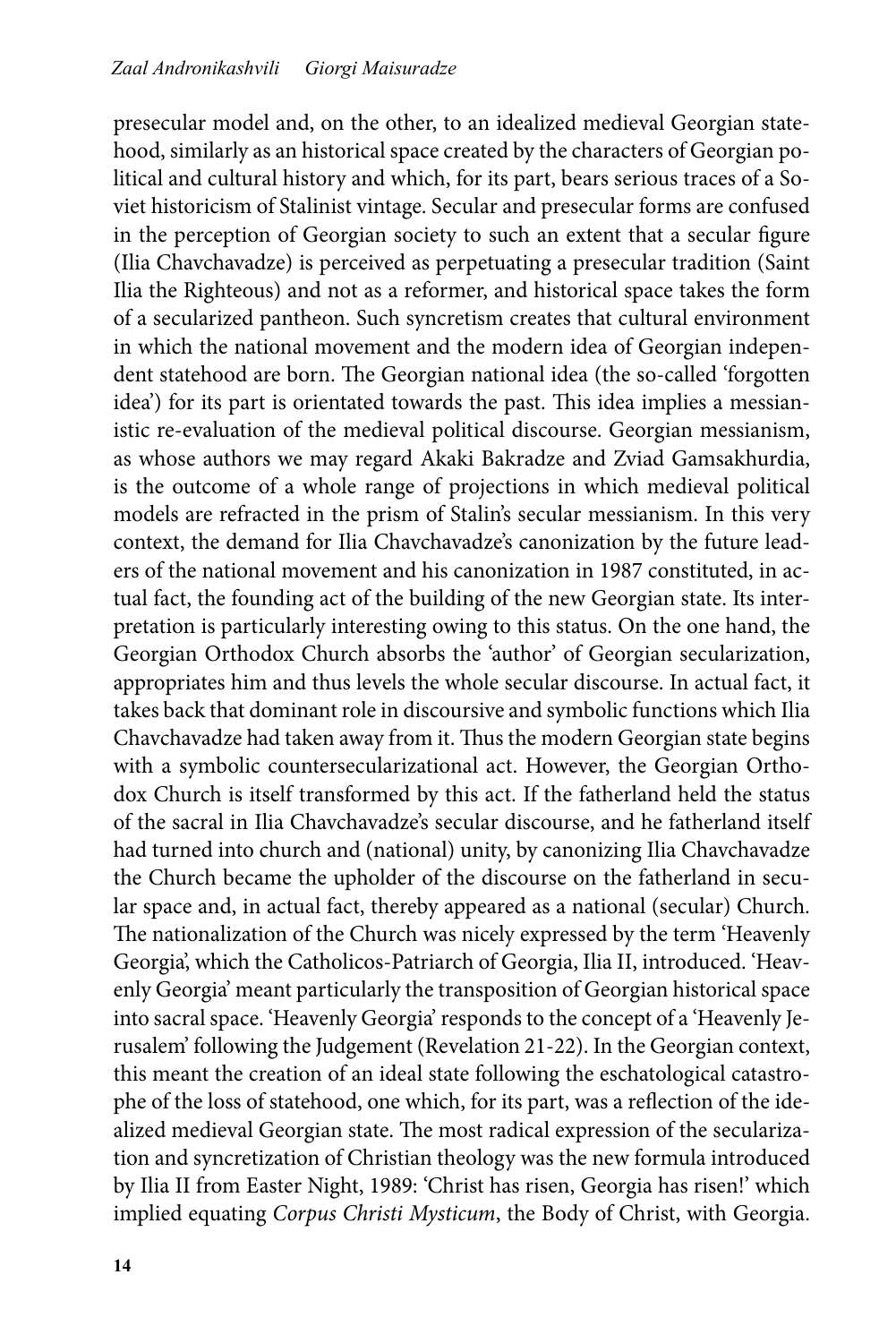By this the Church had, in actual fact, confronted secular messianism with its own messianistic idea, so the secularization of the sacral 'Heavenly Jerusalem' – its being made earthly – took the form of its nationalization.

The nationalism of the Church did not remain solely in discoursive space. The Church filled an ideological vacuum in the post-Soviet period. The new Georgian state attempts to use Church as an ideological instrument. This process is directly linked to Georgia's second president, Eduard Shevardnadze. Shevardnadze's inauguration in Svetitskhoveli Cathedral served to strengthen his political legitimacy, and carried a nuance of the revival of the form of state representation abolished in 1801. An alliance between the state and the new ideological force was formalized in a Constitutional Agreement in 2003 which acknowledged the special role of the Church in Georgian history and also granted significant privileges to the Church.

The model of modern Georgian statehood, conceived in the heart of the national movement and of the Georgian Orthodox Church, sees the future Georgia in an antiquated paradigm. Such a model in itself assumes the existence of a strong charismatic leader, a reincarnation of Davit Aghmashenebeli, Ilia Chavchavadze or Ioseb Jughashvili. The political history of Georgia has evolved over the past eighteen years around the particular theme of the creation and overthrow of such leaders (to the extent that the ideal conception of a charismatic leader and the consensus of real political groups differ radically from each other). In these conditions, the Georgian Orthodox Church attempted to find an alternative 'solution' within the framework of the existing model, and to bring the idea of a charismatic leader to its logical conclusion. Since Georgian society cannot agree on the 'identity' of the leader, the identification figure, the representative of the Georgian state, must once again be a member of the Bagrationi dynasty who will be brought up in the bosom of the Church. Ilia's 'Heaven appoints me and the people rear me' changes its mode and is transformed into the triteness of medieval political theology. The Church and sacral unity again occupy the place of the nation and secular unity. Support for this initiative by society at large is an indicator that the political and social elites made use of modern democratic ideals and values on a rhetorical level only.

The formation of a modern state is directly linked to conceptualizing its founding principles; as for Georgian political thought, it is locked in the vicious circle of a totally different presecular paradigm. Ilia Chavchavadze's secular project directed toward the future has been replaced by national-religious syncretism orientated toward the past. This in itself implies a fundamental ideological unsuitability for the project of modernization which is essential for the formation of a modern state.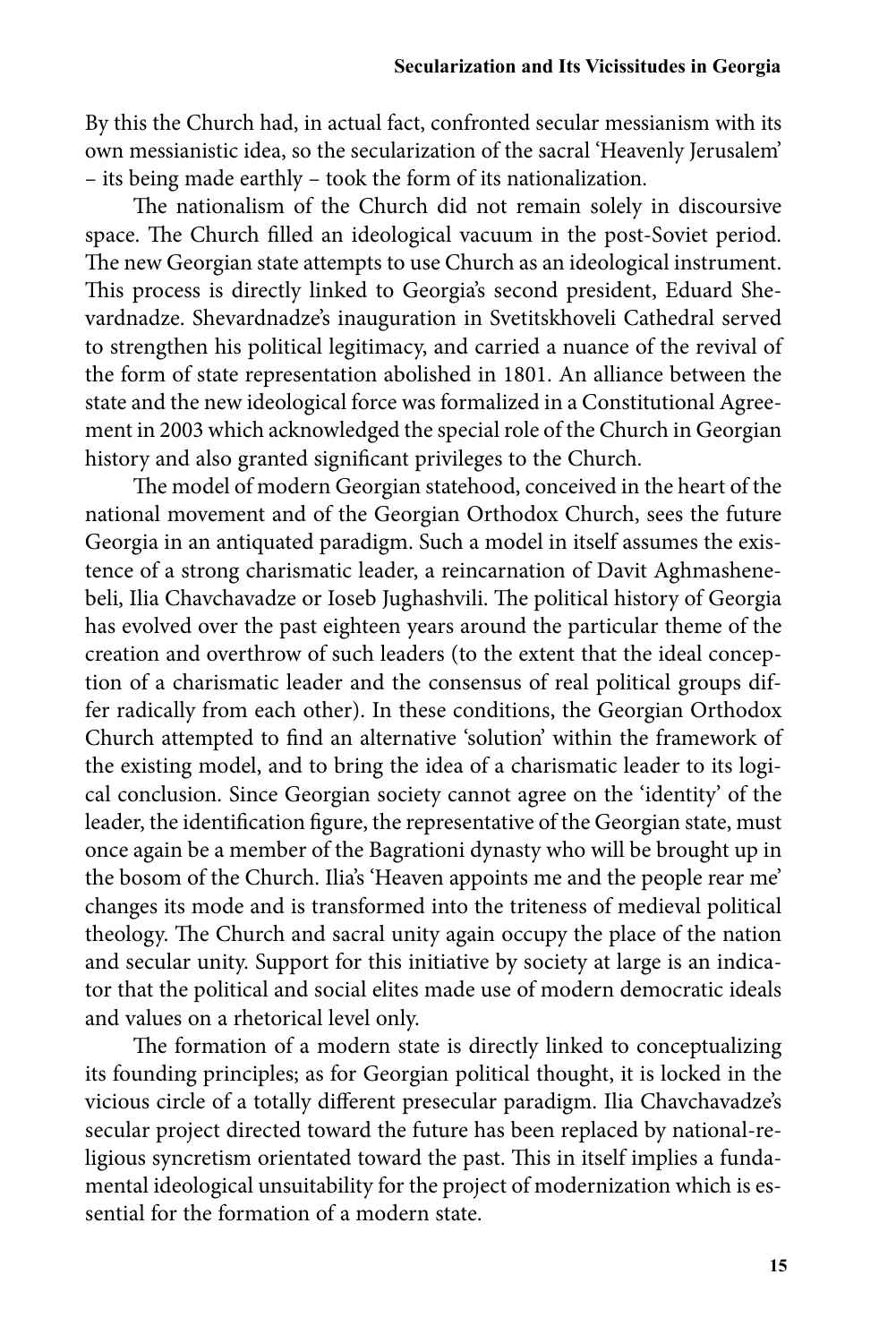## *Notes:*

- 1. Erich Auerbach already sees the incipient triumph of 'earthly' literature in Dante. See Erich Auerbach, *Dante als Dichter der irdischen Welt*, Berlin and Leipzig, 1929.
- 2. Cf. Alfred Winkenhauser, *Die Kirche als der mystische Leib Christi nach dem Apostel Paulus* (Münster, 1937), 84-88.
- 3. *Corpus mysticum* is the body of the Church, while Christ himself is its head. See Ernst Kantorowicz, "Pro patria mori", in *Götter in Uniform*, (Stuttgart, 1998), 305.
- 4. Cf. Ernst Kantorowicz, *The King's Two Bodies: A Study in Mediaeval Political Theology*, Princeton, 1957.
- 5. Eric Voegelin, *Die neue Wissenschaft der Politik* (Munich, 2004), 57-59.
- 6. Pierre Klosowski, *Sade mon prochain*. We have made use of the German translation of this work: *Sade, mein Nächster* (Vienna, 1996), 85-88. The physical destruction in 1918 of the last Russian emperor, Nicholas II, and of members of his family must have had this kind of ritual content. This brought to an end to the drawn-out process of secularization in Russia: Holy Russia is replaced by Great Russia.
- 7. For a detailed treatment of this, see Zaal Andronikashvili, "The birth of the fatherland from the soul of literature: Language reform as a secularization project" In *Ilia Chavchavadze 170: An anniversary collection*, ed. Irma Ratiani, Tbilisi, 2007 [In Georgian].
- 8. Karl Löwith, "Weltgeschichte und Heilsgeschehen: Die theologischen Voraussetzungen der Geschichtsphilosophie", in Vol. 2 of *Sämtliche Schriften* (Stuttgart, 1953), 12.
- 9. Loss of identity will follow an historical catastrophe as understood eschatologically. 'As the world was split in two between the past and the then present, we have lost everything together with past testaments. We have even forgotten who we are and what we are.' A loss of identity means for Ilia the loss of the language. He reaches the despairing conclusion in his article *A few words* (1866-76) that both Georgianness and the Georgian language have been lost. 'Where is the Georgian language now? Or do we even want Georgian at all when we ourselves have self-destructively given up our Georgianness? Now that we no longer live by our mind, how can we use the Georgian language to express a thought?' For Ilia, the 'old' language that was used to describe past reality is not only obsolete, it has been rendered 'mute': in actual fact, it is a dead language.
- 10. Ernst Kantorowicz, "Pro patria mori", in *Götter in Uniform*, 292-3.
- 11. Carl Schmitt, *Politische Romantik* (Berlin, 1998), 69.